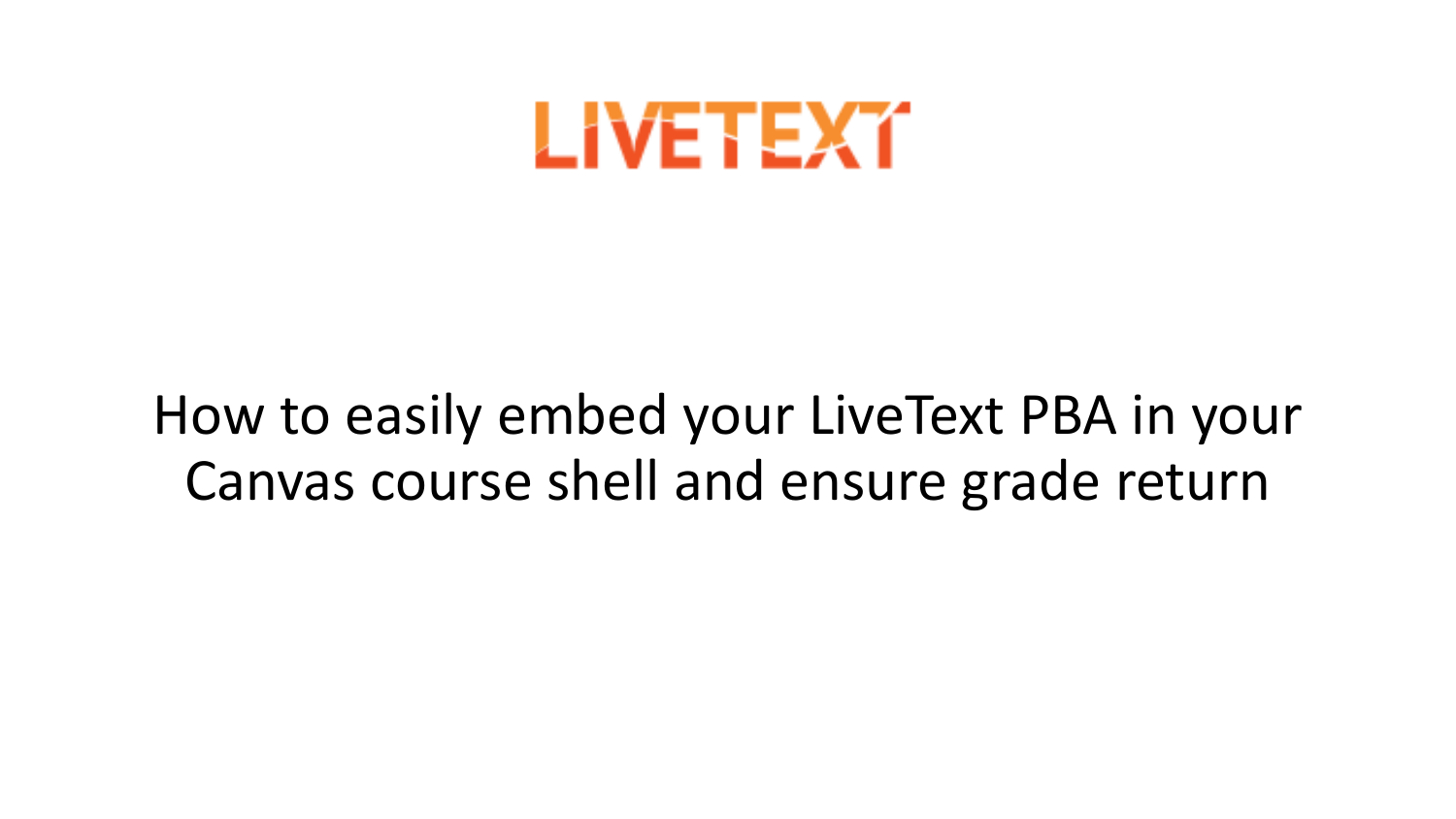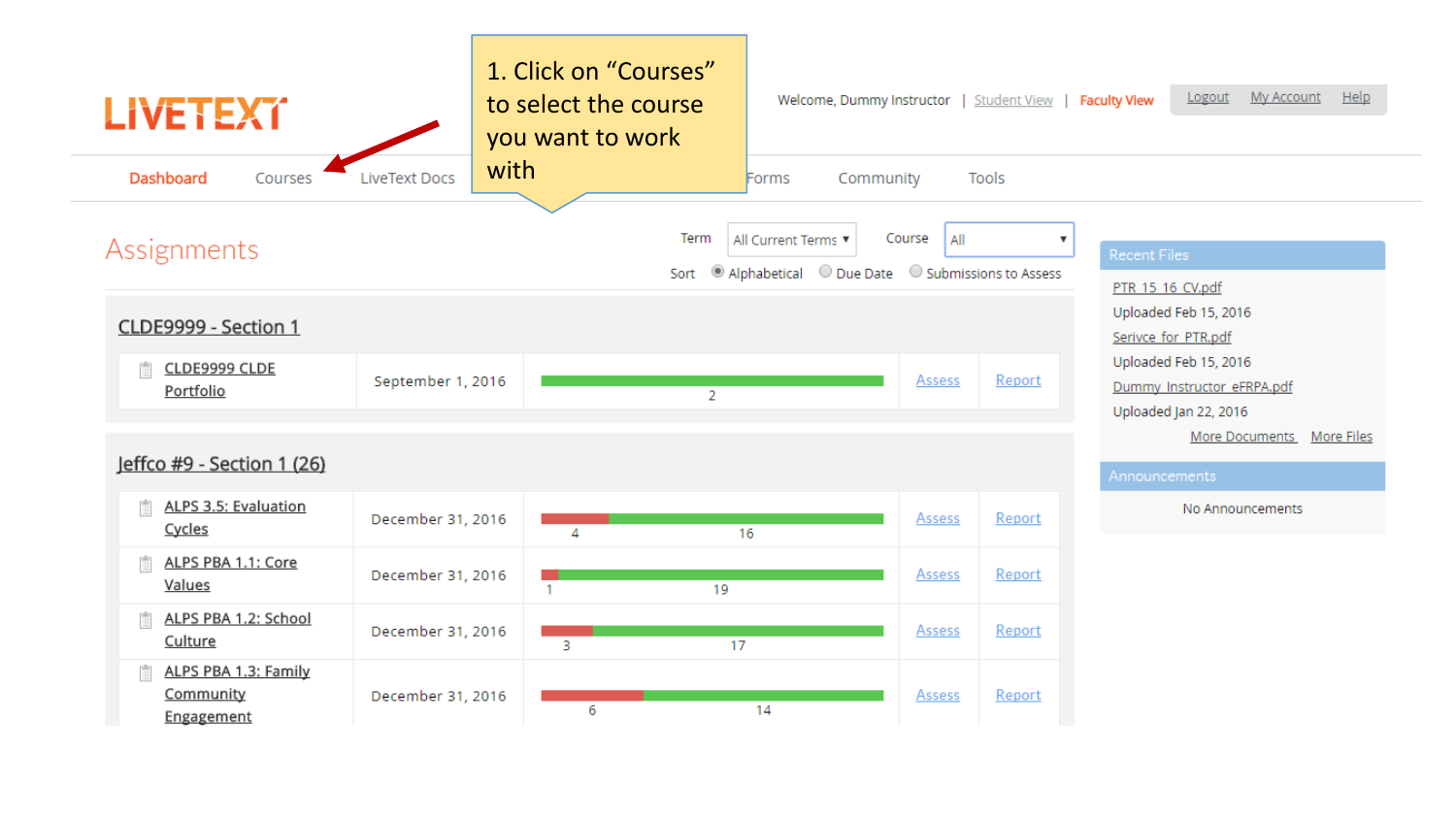| <b>LIVETEXT</b>             |                    |                |                          |              |                                                                                                                                                     |       | Welcome, Alexandria Weisberg   Student View   Faculty View |               | Logout | <b>My Account</b>             | Help |
|-----------------------------|--------------------|----------------|--------------------------|--------------|-----------------------------------------------------------------------------------------------------------------------------------------------------|-------|------------------------------------------------------------|---------------|--------|-------------------------------|------|
| Field Experience            | Dashboard          | <b>Courses</b> | LiveText Docs            | File Manager | Reviews                                                                                                                                             | Forms | Community                                                  | ExhibitCenter |        | Tools                         |      |
| All Courses                 |                    |                |                          |              |                                                                                                                                                     |       |                                                            |               |        |                               |      |
| Term<br>All Current Terms ▼ |                    | course         | 2. Click on the correct  |              |                                                                                                                                                     |       |                                                            |               |        | Q Search $\blacktriangledown$ |      |
| t Term                      | <b>Course Code</b> |                | <b>Course Name</b>       |              | Instructor                                                                                                                                          |       |                                                            |               |        |                               |      |
| <b>Training</b>             | $LT101 - 1$        |                | <b>Livetext Training</b> |              | <b>Eric Blommel</b><br><b>Placement Coordinator</b><br><b>Faculty Demo</b><br>University of Colorado Denver Training Account<br>Alexandria Weisberg |       |                                                            |               |        |                               |      |

Showing 1-1 of 1

 $\blacksquare$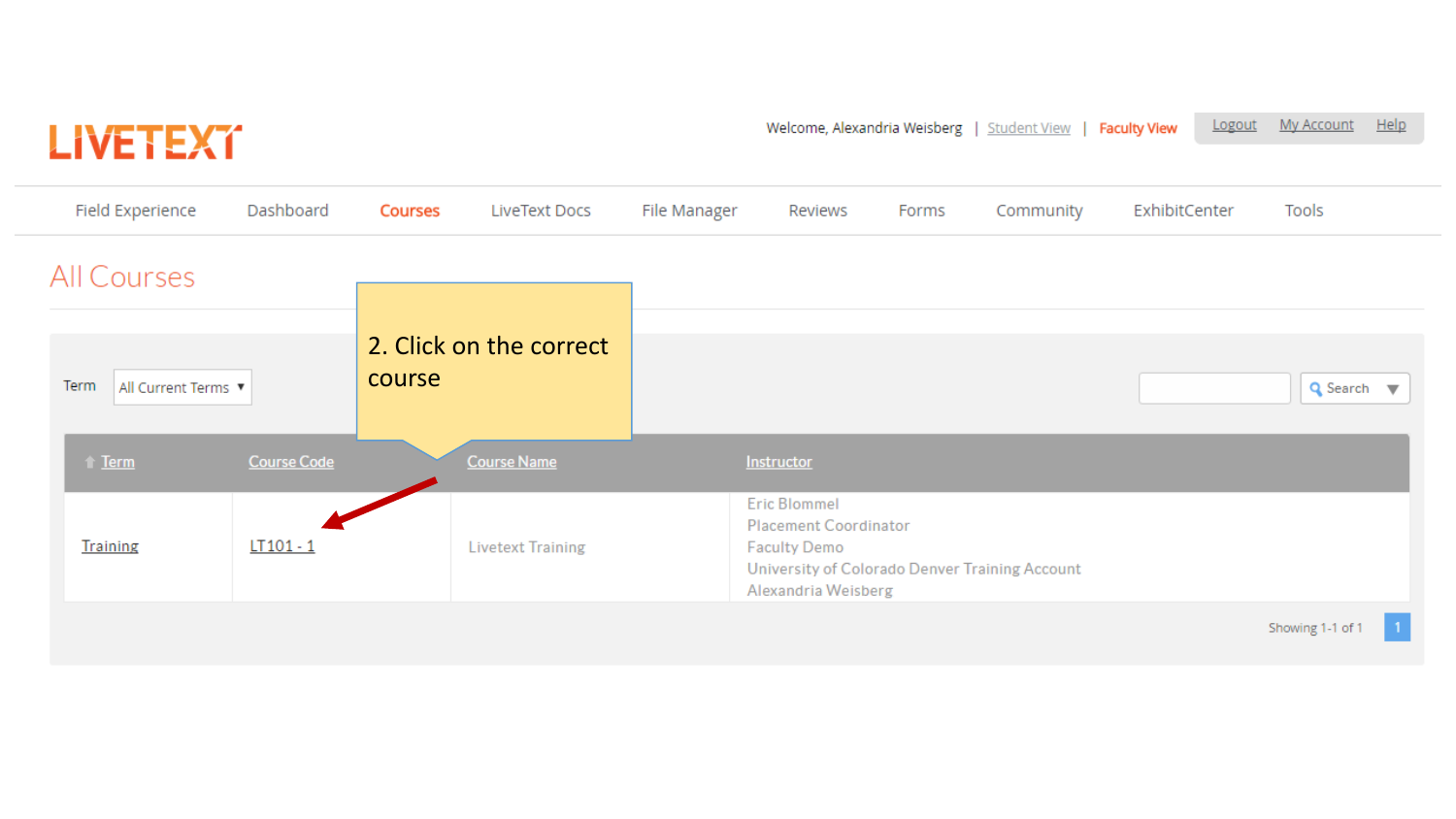

| <b>Field Experience</b><br>Dashboard               |                                       | File Manager                 | Reviews             | Forms | Community                                      | ExhibitCenter<br>Tools |
|----------------------------------------------------|---------------------------------------|------------------------------|---------------------|-------|------------------------------------------------|------------------------|
| Courses Main Page > Livetext Training<br>LT101 - 1 | 3. Click on the<br>"Assignments" tab  |                              |                     |       |                                                |                        |
| Overview<br>Assignments<br>Students                | Standards & Outcomes<br>Announcements | <b>Discussions</b>           |                     |       |                                                |                        |
| La Course Overview                                 |                                       |                              |                     |       |                                                |                        |
| $\mathbb Z$ Edit                                   |                                       |                              |                     |       |                                                |                        |
| Name                                               | LT101 - 1 : Livetext Training         |                              |                     |       |                                                |                        |
| Description                                        | <b>NA</b>                             |                              |                     |       |                                                |                        |
| Instructors                                        | <b>Eric Blommel</b><br>Weisberg       | <b>Placement Coordinator</b> | <b>Faculty Demo</b> |       | University of Colorado Denver Training Account | Alexandria             |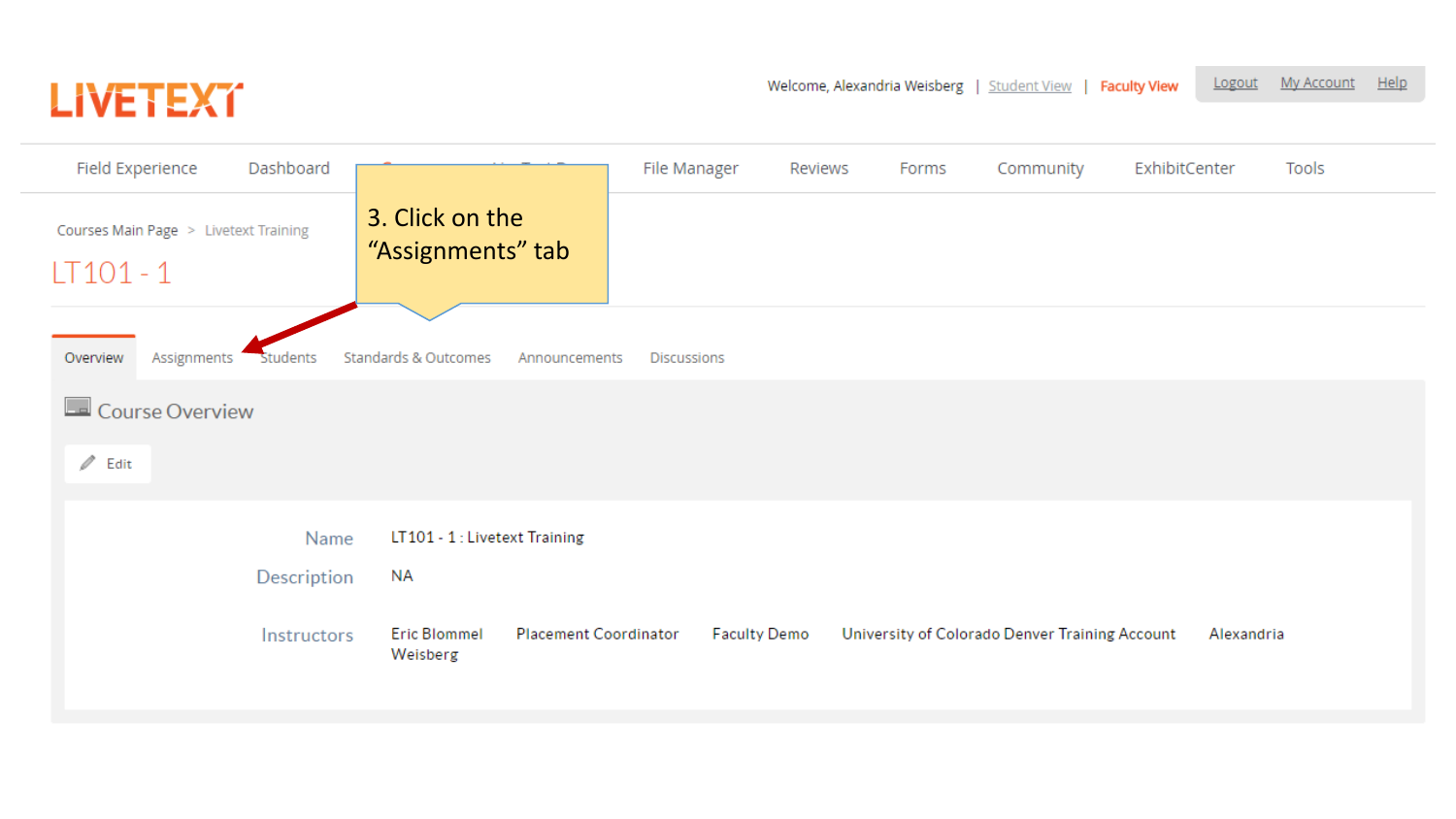

|                                                                                                    | Field Experience                   | Dashboard | <b>Courses</b>    | LiveText Docs | File Manager    | Reviews         | Forms          | Community | ExhibitCenter | Tools                |
|----------------------------------------------------------------------------------------------------|------------------------------------|-----------|-------------------|---------------|-----------------|-----------------|----------------|-----------|---------------|----------------------|
| Courses Main Page > LT101 - 1 > Livetext Training<br>LT101 - 1                                     |                                    |           |                   |               |                 |                 |                |           |               |                      |
| Standards & Outcomes<br>Assignments<br>Students<br>Overview<br>Announcements<br><b>Discussions</b> |                                    |           |                   |               |                 |                 |                |           |               |                      |
|                                                                                                    | Course Assignments Overview        |           |                   |               |                 |                 |                |           |               |                      |
| <b>III</b> Delete<br><b>四</b> Copy<br>$+$ Create                                                   |                                    |           |                   |               |                 |                 |                |           |               |                      |
| □                                                                                                  | Assignment                         |           | Assigned          | <b>Due</b>    |                 | <b>Progress</b> |                |           |               | <b>Rubric Report</b> |
| 0                                                                                                  | 喧<br><u>test</u>                   |           | 4. Click on the   |               | August 13, 2015 |                 | $\overline{2}$ |           | 1.            | View                 |
| 0                                                                                                  | CLDE8888 Portfoli<br>for SPED & RW |           | assignment you    |               |                 |                 |                |           |               |                      |
|                                                                                                    | students                           |           | want to work with |               | August 30, 2015 |                 |                | 3         |               | View                 |
| $\Box$                                                                                             | CLDE9999 CLDE<br>Portfolio         |           | June 5, 2015      |               | August 30, 2015 |                 | $\overline{2}$ |           | 1             | View                 |
| $\Box$                                                                                             | My Class<br>眉<br>Assignment        |           | March 6, 2015     | May 5, 2016   |                 |                 | $\overline{2}$ |           | 1             | View                 |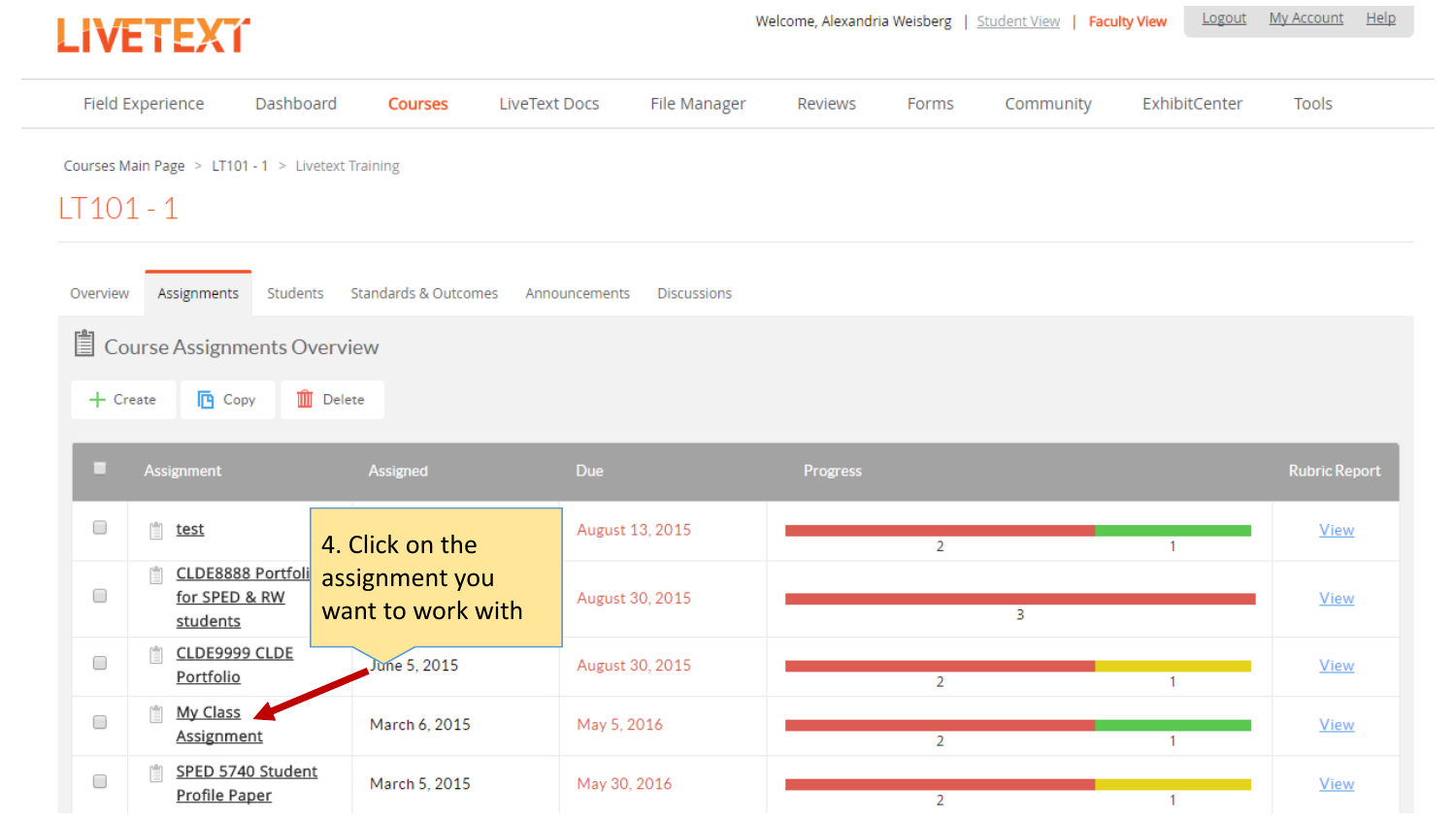

| Field Experience<br>Dashboard<br><b>Courses</b>                       | LiveText Docs                                              | File Manager | Reviews | Forms | Community | ExhibitCenter | Tools |
|-----------------------------------------------------------------------|------------------------------------------------------------|--------------|---------|-------|-----------|---------------|-------|
| Courses Main Page > LT101 - 1 > LT101 - 1 Assi<br>My Class Assignment | 5. Click on "Edit"                                         |              |         |       |           |               |       |
| Assignment Details<br>Submissions & Grades                            |                                                            |              |         |       |           |               |       |
| <b>四</b> Copy<br>$\mathbb Z$ Edit<br><b>III</b> Delete                |                                                            |              |         |       |           |               |       |
| <b>General Information</b>                                            |                                                            |              |         |       |           |               |       |
| <b>Title</b>                                                          | My Class Assignment                                        |              |         |       |           |               |       |
| Description                                                           |                                                            |              |         |       |           |               |       |
| <b>Assignment URL</b>                                                 | https://c1.livetext.com/misk5/sso/UCD98/assignment/1394599 |              |         |       |           |               |       |
| <b>Show Assignments to Students</b>                                   | Yes                                                        |              |         |       |           |               |       |
| Resources & Settings                                                  |                                                            |              |         |       |           |               |       |
| <b>Allow Livetext Documents</b>                                       | Yes                                                        |              |         |       |           |               |       |
| <b>Allow External Files</b>                                           | Yes:                                                       |              |         |       |           |               |       |
| Standards                                                             | Show More                                                  |              |         |       |           |               |       |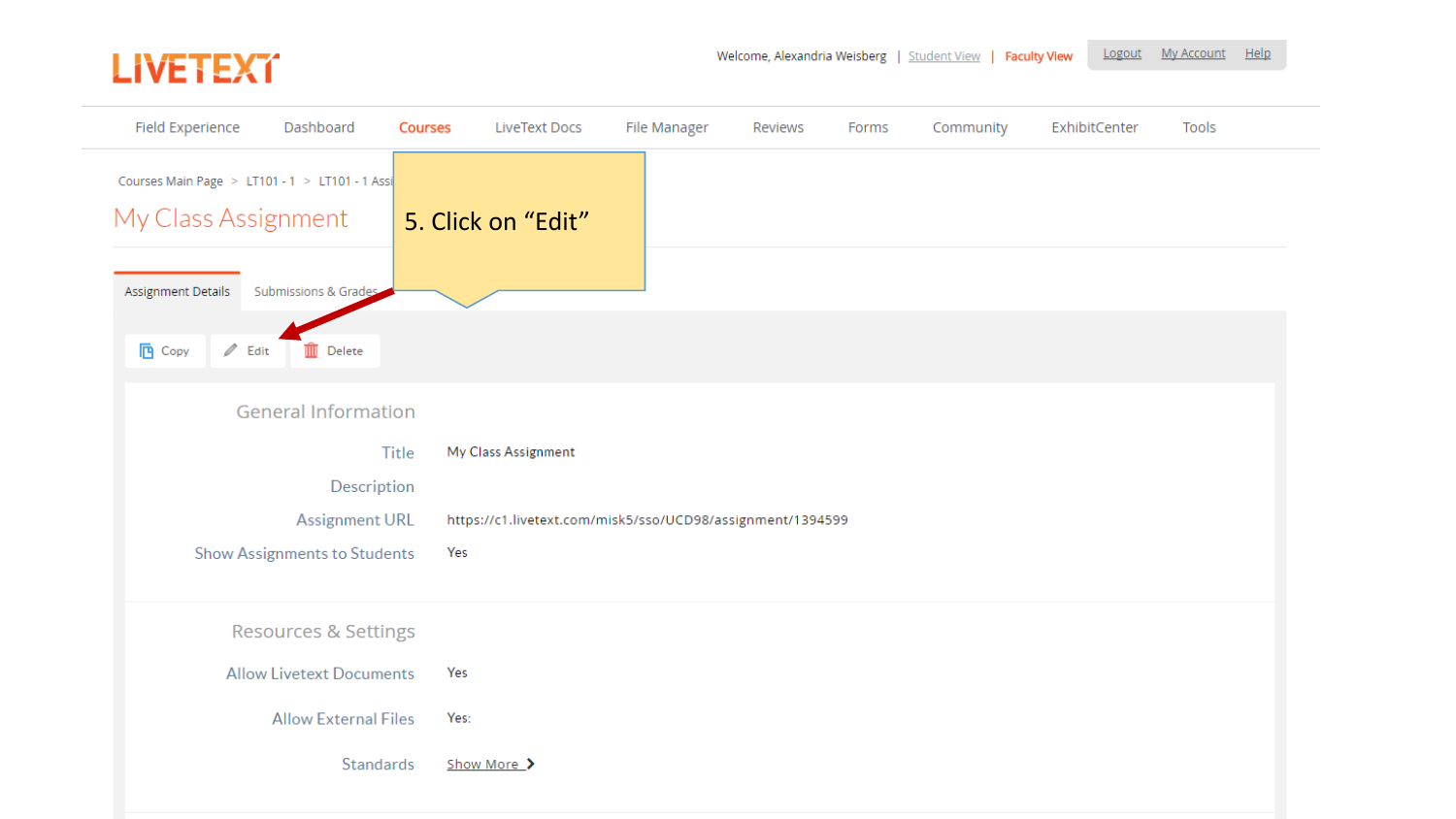

Include Other Assessors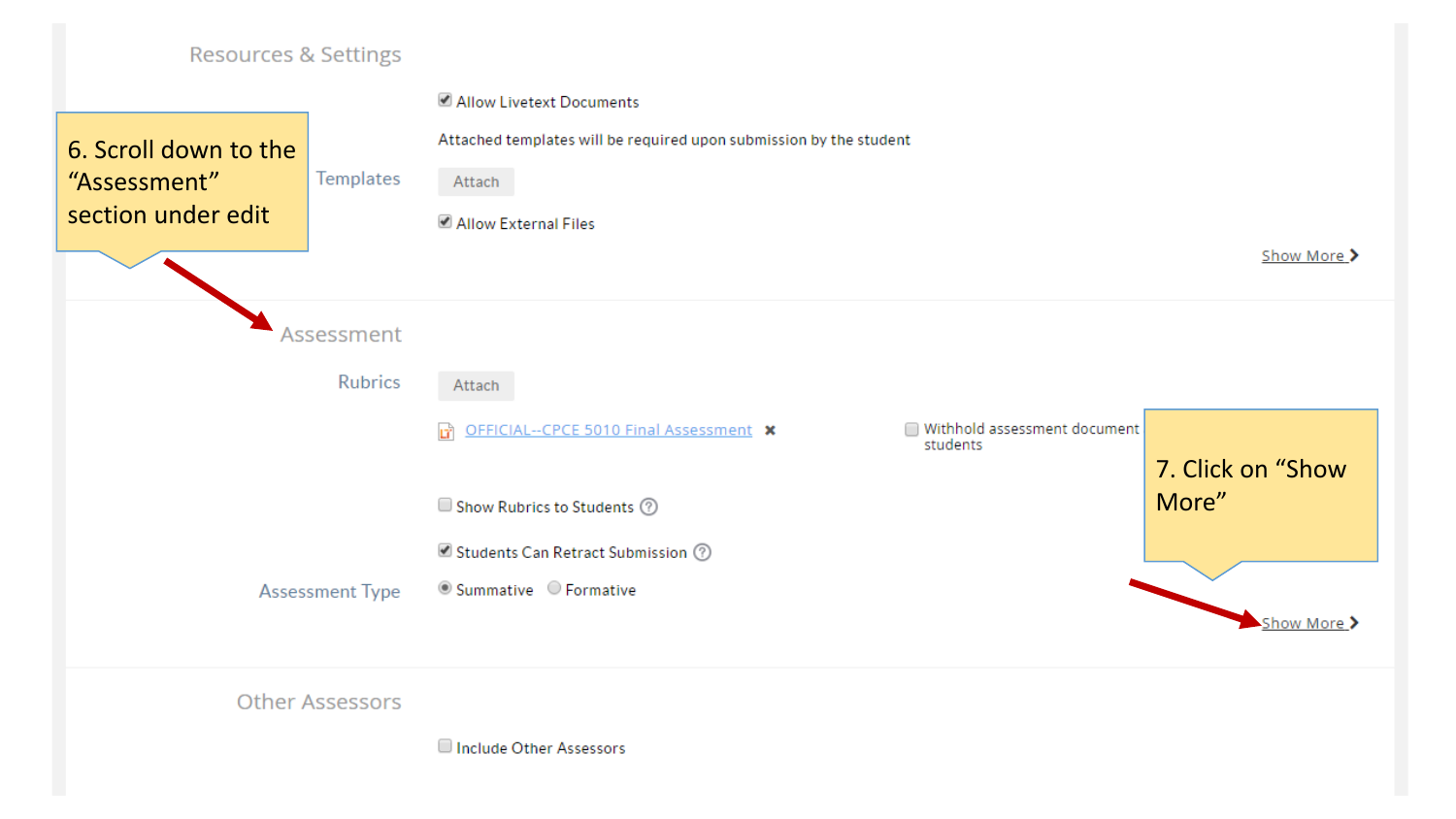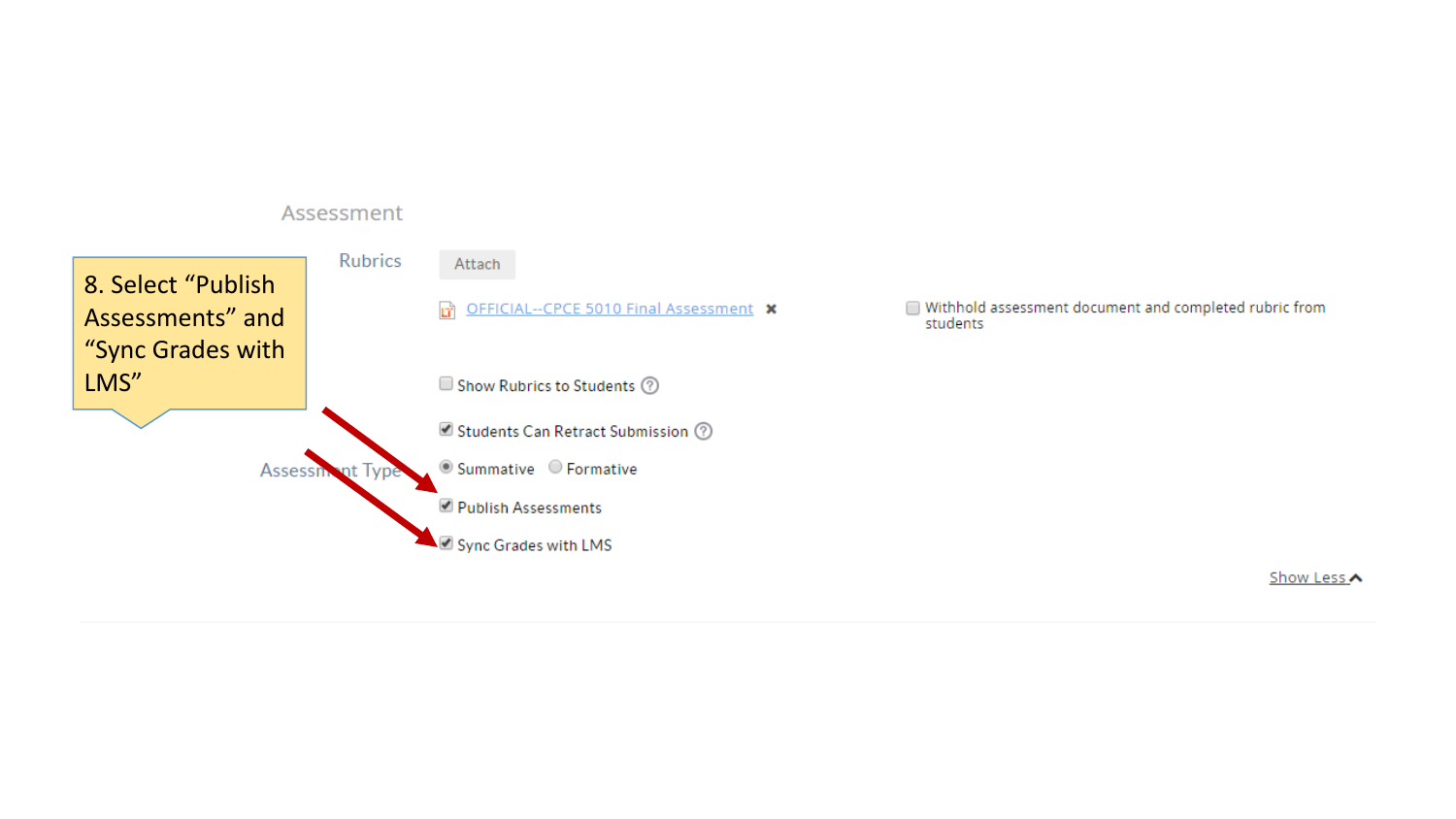

Show More >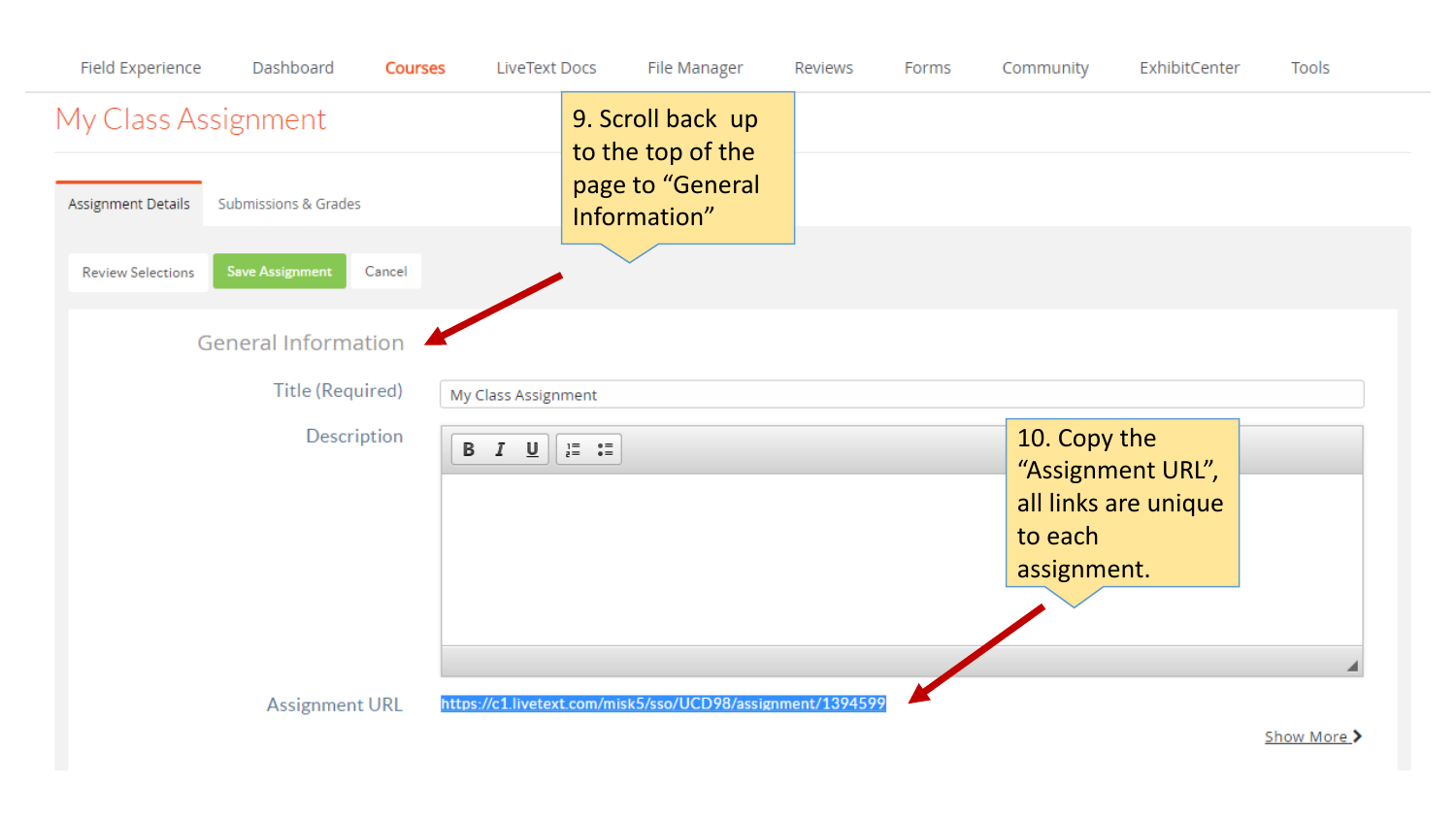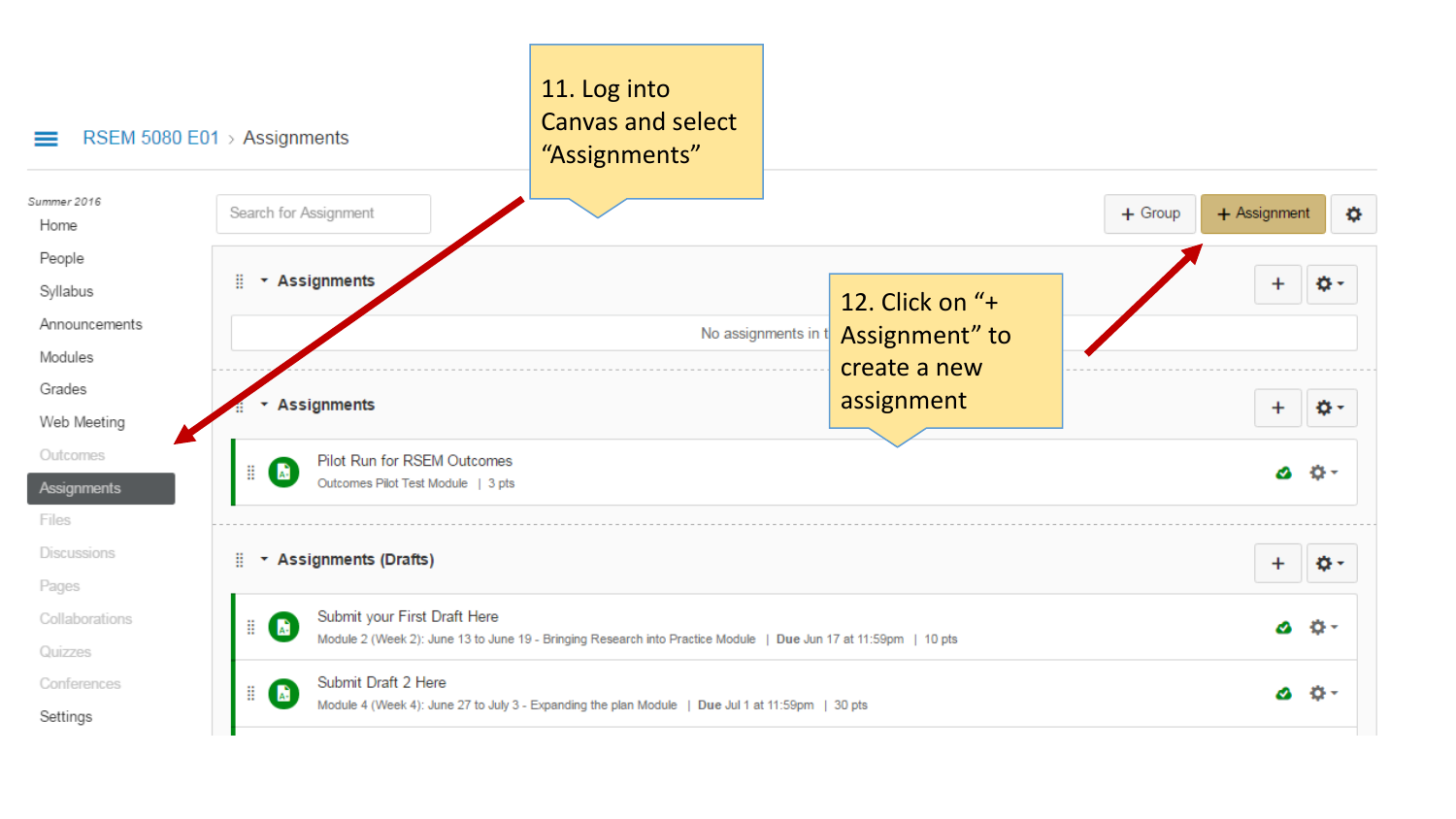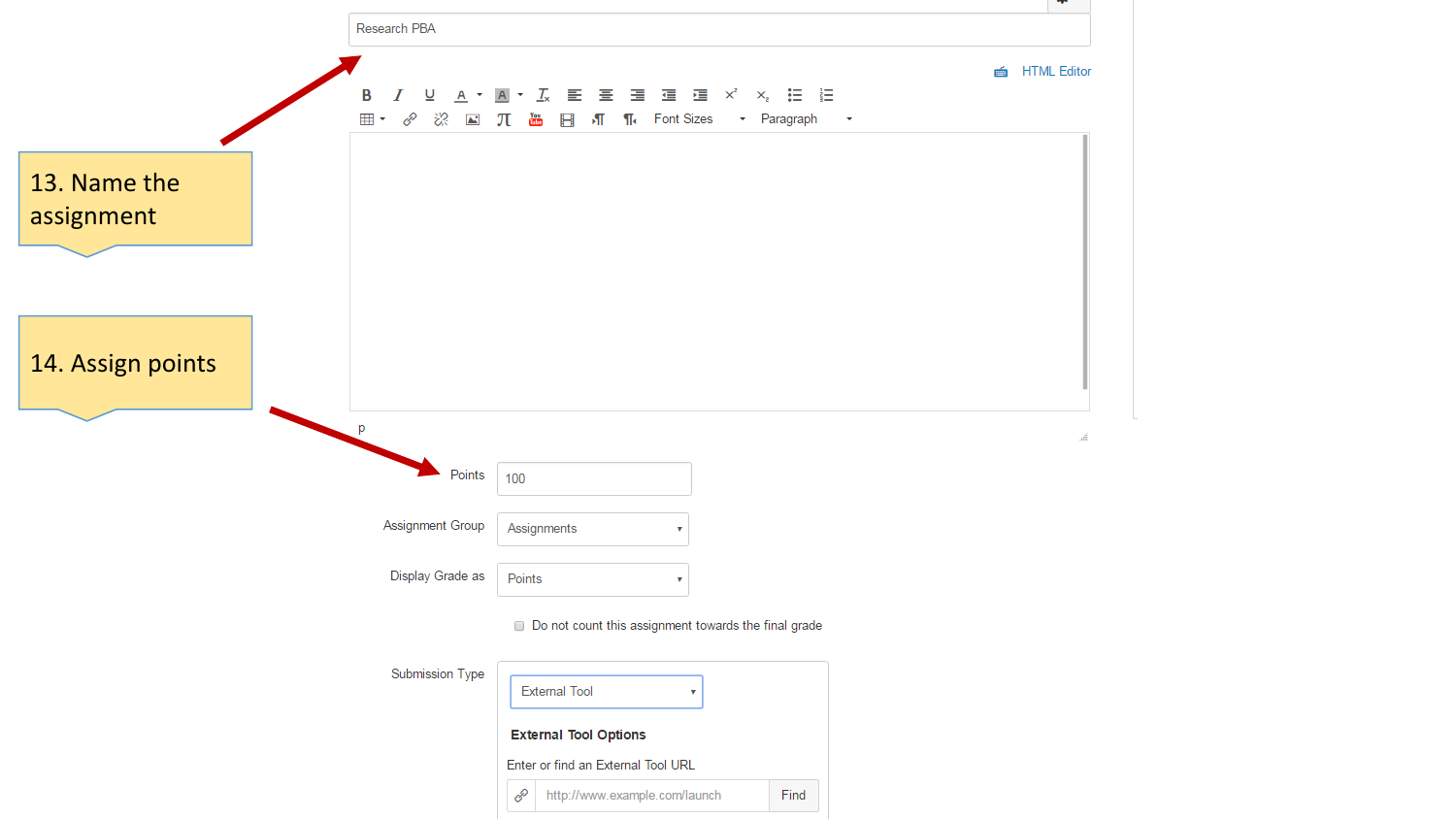## ■ Do not count this assignment towards the final grade

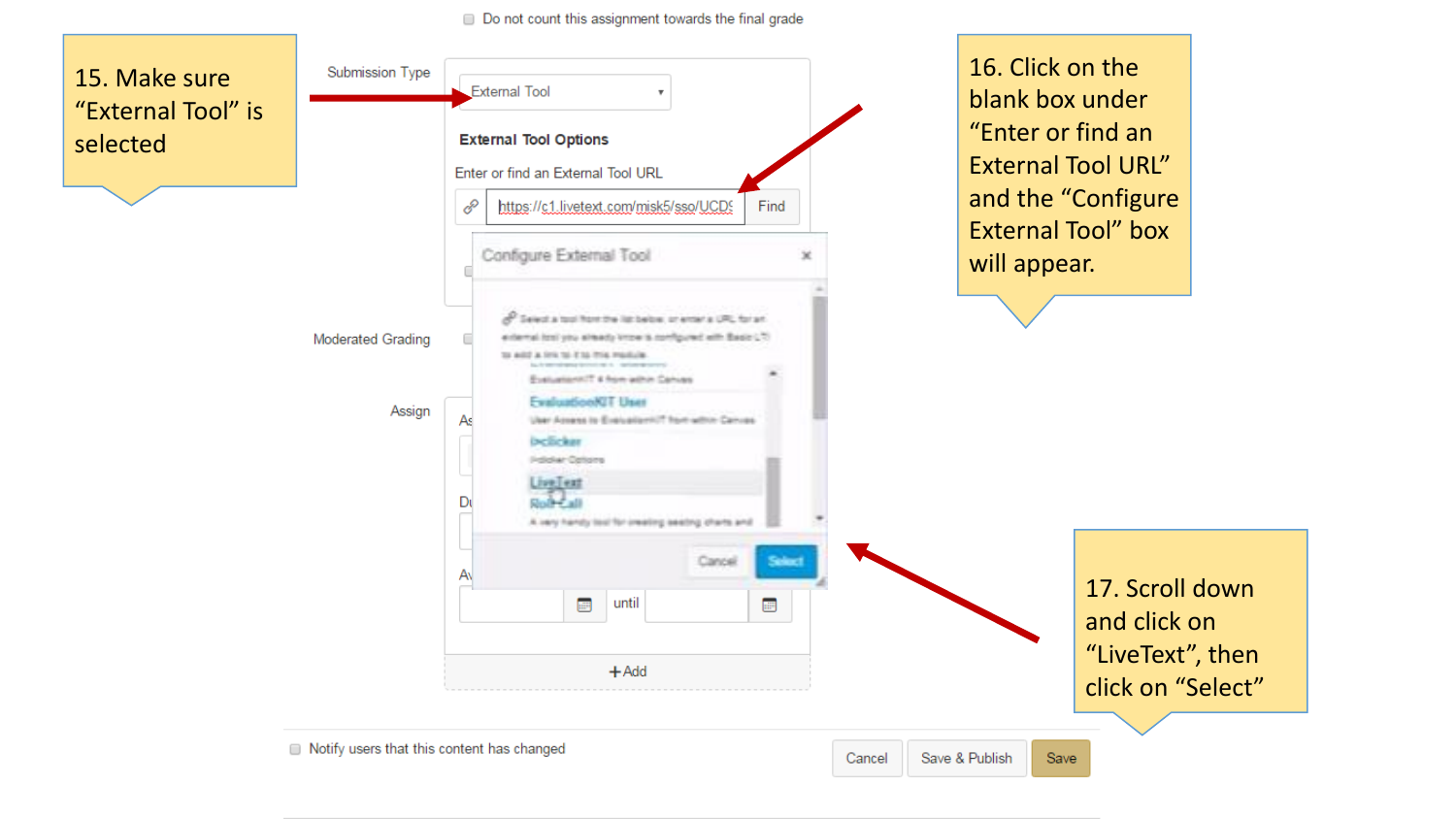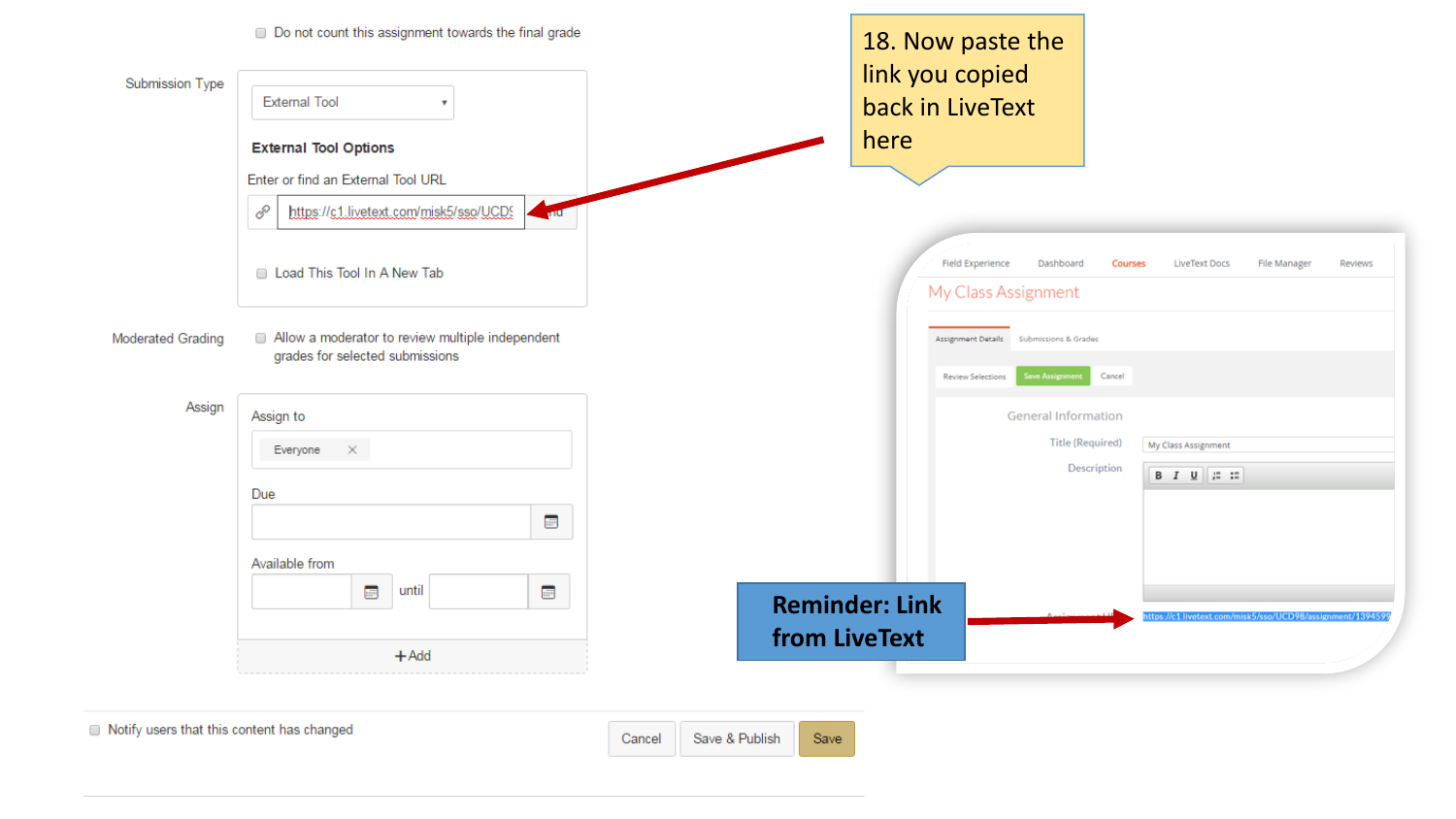## ■ Do not count this assignment towards the final grade